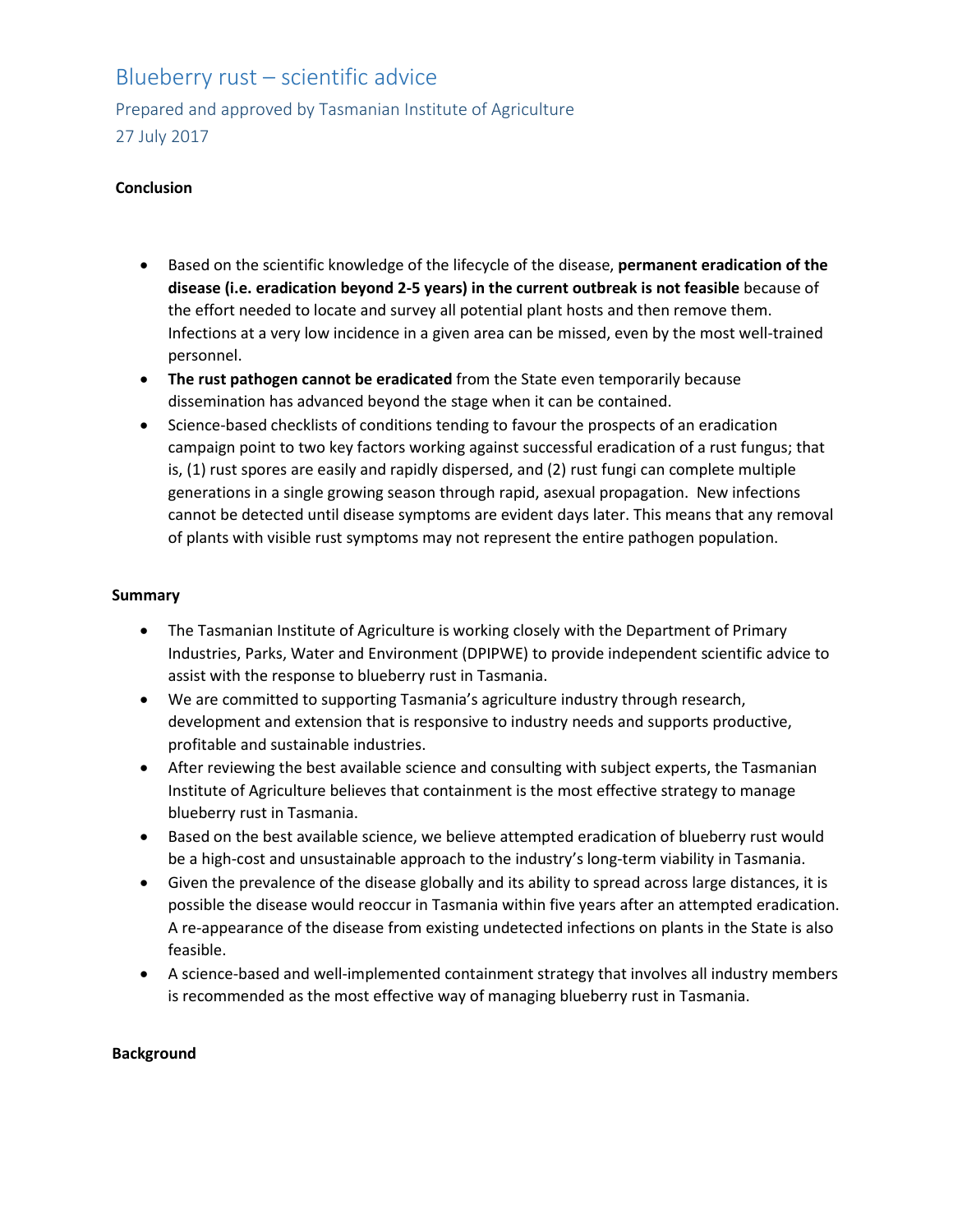Rust fungi, in general, are extremely difficult to eradicate once infections are detected beyond an infection focus of several host plants. They produce a spore type (urediniospores) that is relatively resistant to damage by UV light and which can survive and travel more than 1000 km by air. This spore type has potential to survive mild winters in climates like Tasmania.

Agencies responsible for biosecurity have checklists of conditions tending to favour the prospects of an eradication campaign, and these are based on evidence from multiple case studies. Two key factors working against eradication of rust fungi are that the pathogen is highly mobile – rust spores are easily and rapidly dispersed – and that the pathogen reproduces asexually – rust fungi can complete multiple generations in a single growing season through asexual propagation.

Rust fungi have complicated life cycles. Evidence from diagnostics tests coordinated by DPIPWE indicates that that rust infections in Tasmania are caused by *Thekospora minima*. *Thekospora minima* does not need its alternate host to complete its lifecycle if the uredinial spore state can survive Tasmania's mild winter. *Thekospora minima* has the potential to produce five different spore states. Three spore states can potentially form on blueberries, which belong to the genus of *Vaccinium*: uredinia, telia and basidia. **It is assumed that uredinia have been observed in Tasmania.** This spore state also forms on other ericaceous plants such as *Rhododendron* spp According to Bioesecurity Tasmania, *Thekospora minima* has not been observed on other ericaceous plants during surveys conducted in Tasmania, Victoria and New South Wales. Whether or not infections are occurring on plants other than blueberry in Tasmania is unknown.

Two other spore states – aecia and pycnia (spermatia) - form on an alternate host: *Tsuga* spp (a genus of conifers). The abundance of plants belonging to this genus in Tasmania is likely to be low. If *Tsuga*  spp. are present in Tasmania, then it is not known whether or not infections of *Thekospora minima* are occurring on plants of this genus.

**Uredinia produce highly mobile, airborne spores that can initiate new infections on healthy plants of the same species, if not others.** These spores have similar physical characteristics to pollen: they can potentially stick to the clothing of orchard workers when they were reaching into an infected blueberry bush, or via a spore plume released from rust pustules. In the absence of biosecurity measures, workers could potentially transport spores via their clothing to healthy blueberry bushes in another location, including other properties.

The **disease of Blueberry rust** (but NOT the pathogen) could be eradicated **temporarily** if there was an intensive survey accompanied by immediate removal of affected material by double-bagging and burial underground. This may have been the case with the 2014 incursion. However, the rust is highly likely to re-appear in the short to medium term (e.g. within 2-5 years) for the following reasons:

- Rust symptoms at the current (three) infected properties (IPs) are throughout the entire production area and not limited to a few plants.
- It is conceivable that spores (urediniospores) have already moved from current infected properties (IPs), via the air, to other blueberry plantations or another ericaceous host, in which case there may be a very low level of undetected infections elsewhere that are surviving the current winter. It is not known whether other ericaceous hosts play or will play a significant role in the disease epidemiology in Tasmania. If other ericaceous hosts play no role, then abundant